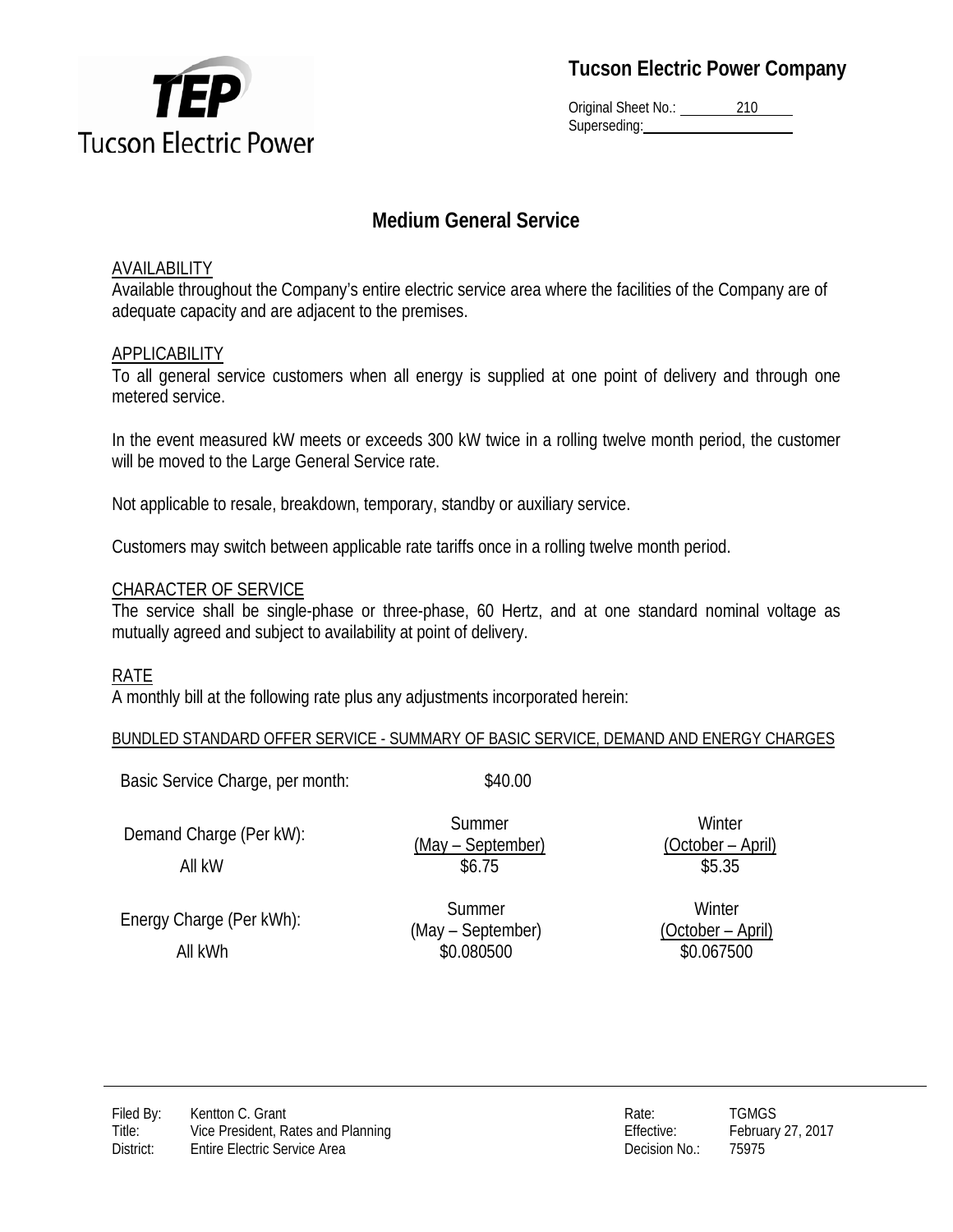

**Tucson Electric Power Company**

Original Sheet No.: 210 - 1 Superseding:

Power Supply Charge (\$/kWh) Summer

(May – September)

**Winter** (October – April) Base Power  $$0.035861$   $$0.032515$ 

The Power Supply Charge is the sum of the Base Power Charge and the Purchased Power and Fuel Adjustment Clause (PPFAC), a per kWh adjustment in accordance with Rider-1-PPFAC. PPFAC reflects increases or decreases in the cost to the Company for energy either generated or purchased above or below the base cost per kWh sold.

# BILLING DEMAND

The monthly billing demand shall be the greatest of the following:

- 1. The greatest measured 15 minute interval demand read of the meter during all hours of the billing period;
- 2. The contract capacity or 20 kW, whichever is greater.

# **SEASONALITY**

For full requirements customers, whose average summer (May-September) kWh consumption is less than 10% of their average winter (October-April) kWh consumption, as identified by the customer and verified by the Company, the following conditions shall apply:

- 1. The customer shall be eligible for service under the MGS rate if their maximum measured summer kW is less the 300kW;
- 2. Section 7.C.7.g of TEP's Rules and Regulations shall apply (Line Extensions/Special Conditions/Unusual Loads).

This provision is only available to the Medium General Service tariff and not applicable to Time-of-Use or any other rate schedules.

# DIRECT ACCESS

A Customer's Direct Access bill will include all unbundled components except those services provided by a qualified third party. Those services may include Metering (Installation, Maintenance and/or Equipment), Meter Reading, Billing and Collection, Transmission and Generation. If any of these services are not available from a third party supplier and must be obtained from the Company, the rates for Unbundled Components set forth in this tariff will be applied to the customer's bill.

### FOR DIRECT ACCESS: ARIZONA INDEPENDENT SCHEDULING ADMINISTRATOR (AZISA) CHARGE

A charge per kWh shall, subject to FERC authorization, be applied for costs associated with the implementation of the AZISA in Arizona.

# TEP STATEMENT OF CHARGES

For all additional charges and assessments approved by the Arizona Corporation Commission see the TEP Statement of Charges which is available on TEP's website at www.tep.com.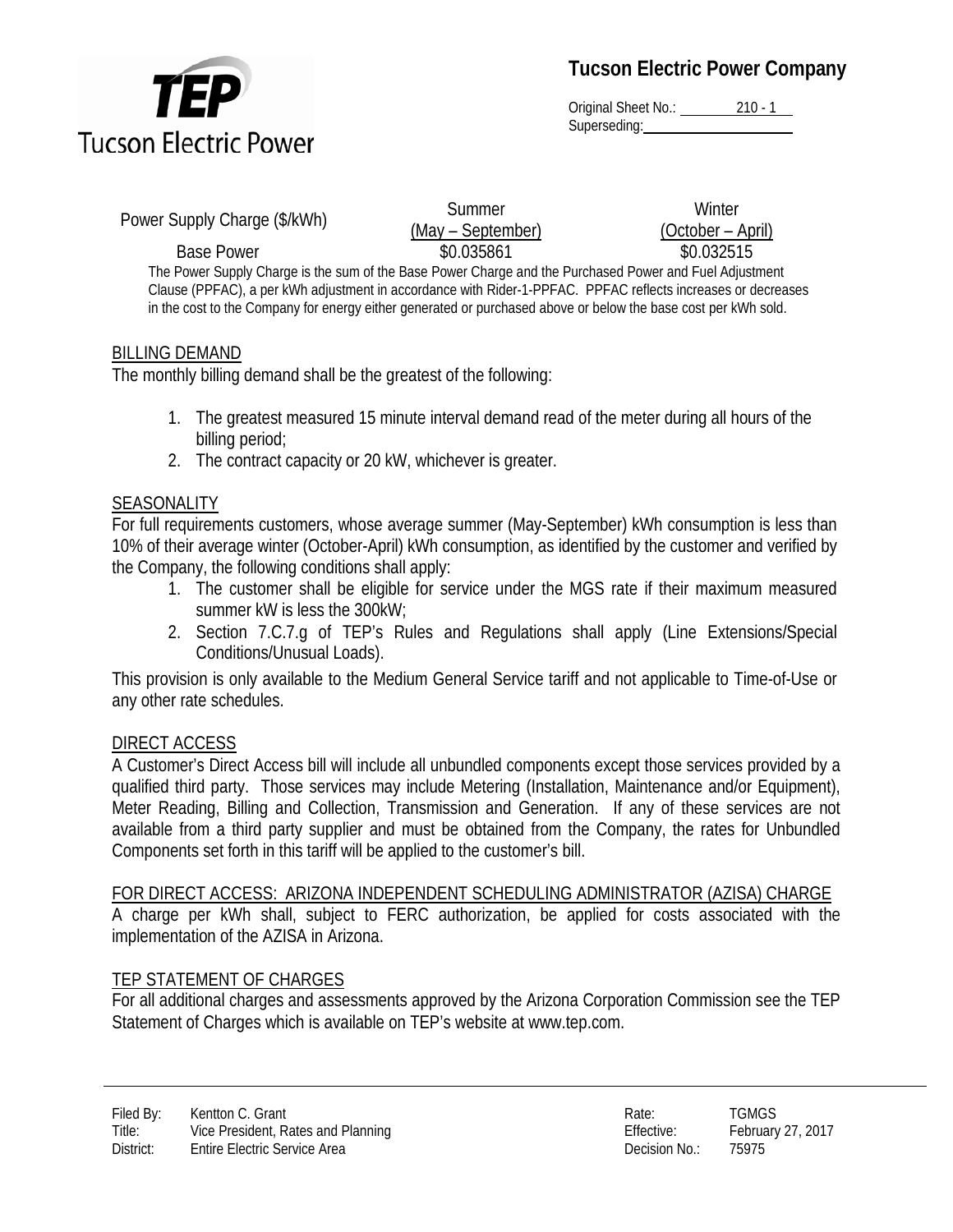

**Tucson Electric Power Company**

Original Sheet No.: 210 - 2 Superseding:

## TAX CLAUSE

To the charges computed under the above rate, including any adjustments, shall be added the applicable proportionate part of any taxes or governmental impositions which are or may in the future be assessed on the basis of gross revenues of the Company and/or the price or revenue from the electric energy or service sold and/or the volume of energy generated or purchased for sale and/or sold hereunder.

#### RULES AND REGULATIONS

The standard Rules and Regulations of the Company as on file with the Arizona Corporation Commission shall apply where not inconsistent with this rate.

#### ADDITIONAL NOTES

Additional charges may be directly assigned to a Customer based on the type of facilities (e.g., metering) dedicated to the customer or pursuant to the customer's contract, if applicable. Additional or alternate Direct Access charges may be assessed pursuant to any Direct Access fee schedule authorized.